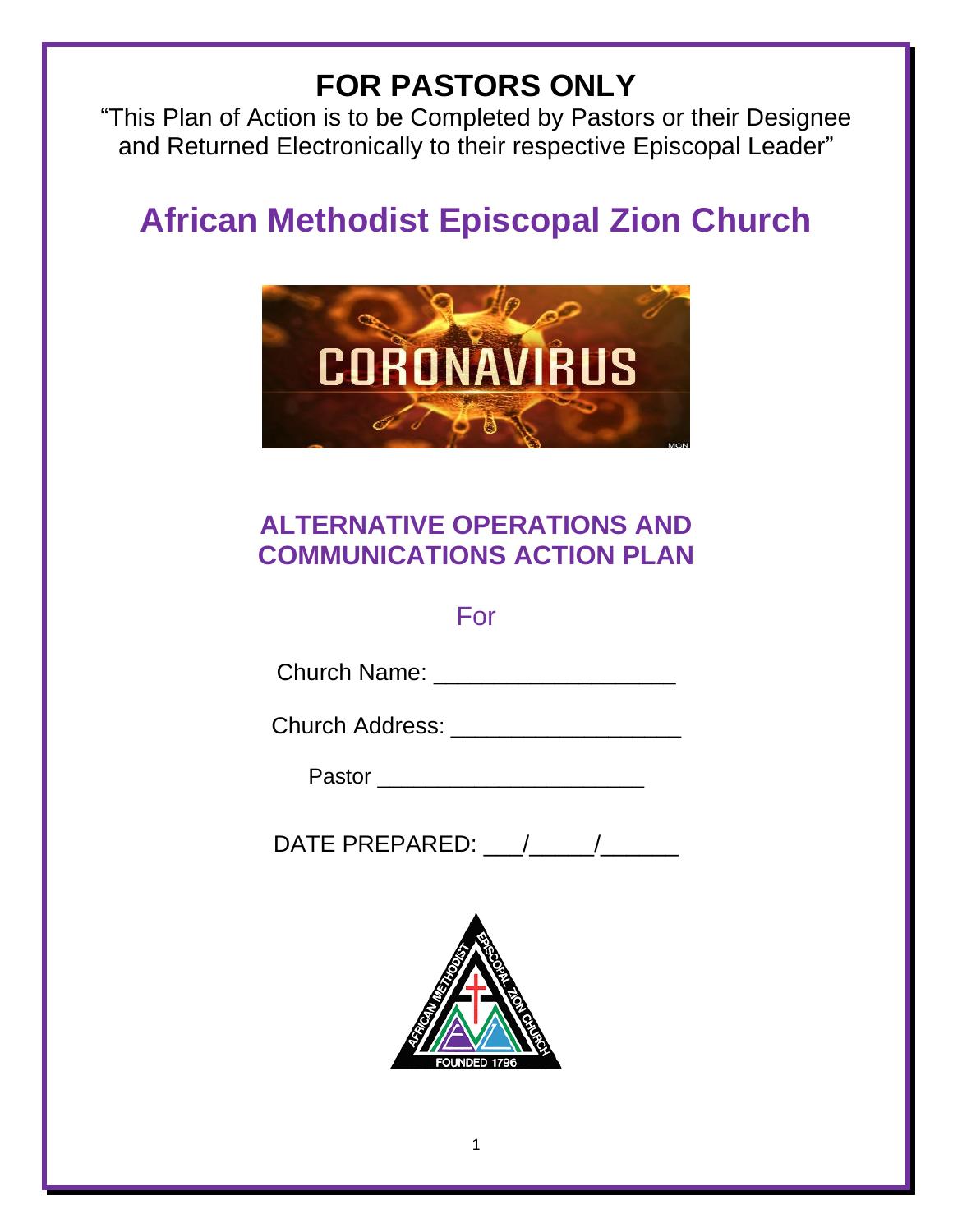# The Coronavirus

As we continue to monitor and learn more about the spread of the coronavirus, we want to share helpful information to ensure that you and your family can protect yourselves against the disease.

### **The Coronavirus**

In December 2019, Chinese health officials announced they were investigating a pneumonia outbreak of unknown etiology (cause) in the city of Wuhan, Hubei Province, China. According to the Center for Disease Control (CDC), the unknown disease, the 2019 Novel Coronavirus virus (COVID-19), is a new respiratory virus that is part of the larger family of the coronavirus.

The COVID-19 virus can spread from person to person and to date [has](https://www.baltimoresun.com/news/nation-world/ct-nw-coronavirus-outbreak-world-20200302-pcpziawuknfshapeohdowzfiqi-story.html)  [infected more than 100,000 people globally in 90 countries, territories, or](https://www.baltimoresun.com/news/nation-world/ct-nw-coronavirus-outbreak-world-20200302-pcpziawuknfshapeohdowzfiqi-story.html)  [areas causing more than 3,600 deaths.](https://www.baltimoresun.com/news/nation-world/ct-nw-coronavirus-outbreak-world-20200302-pcpziawuknfshapeohdowzfiqi-story.html) Health officials indicate that the disease symptoms include fever, cough, shortness of breath and pneumonia and while the exact incubation period for this coronavirus has yet to be determined, officials believe most infected people will develop symptoms between two days to two weeks after exposure.

The Center for Disease Control (CDC) estimates that about 80 percent of people infected with the virus around the world have had mild respiratory symptoms. A small percentage overall, likely less than 1%, have died. Most of the fatalities have occurred with older people.

Currently, there is no vaccine to prevent coronavirus disease (COVID-19). However, efforts to create a vaccine are underway, but one is not expected to be available until at least next year. A therapy may be available sooner, federal authorities indicated.

### **Learn more about Coronavirus**

To learn more about the 2019 Novel Coronavirus visit the [U.S. Centers for](https://www.cdc.gov/coronavirus/2019-ncov/index.html)  [Disease Control and Prevention](https://www.cdc.gov/coronavirus/2019-ncov/index.html) website.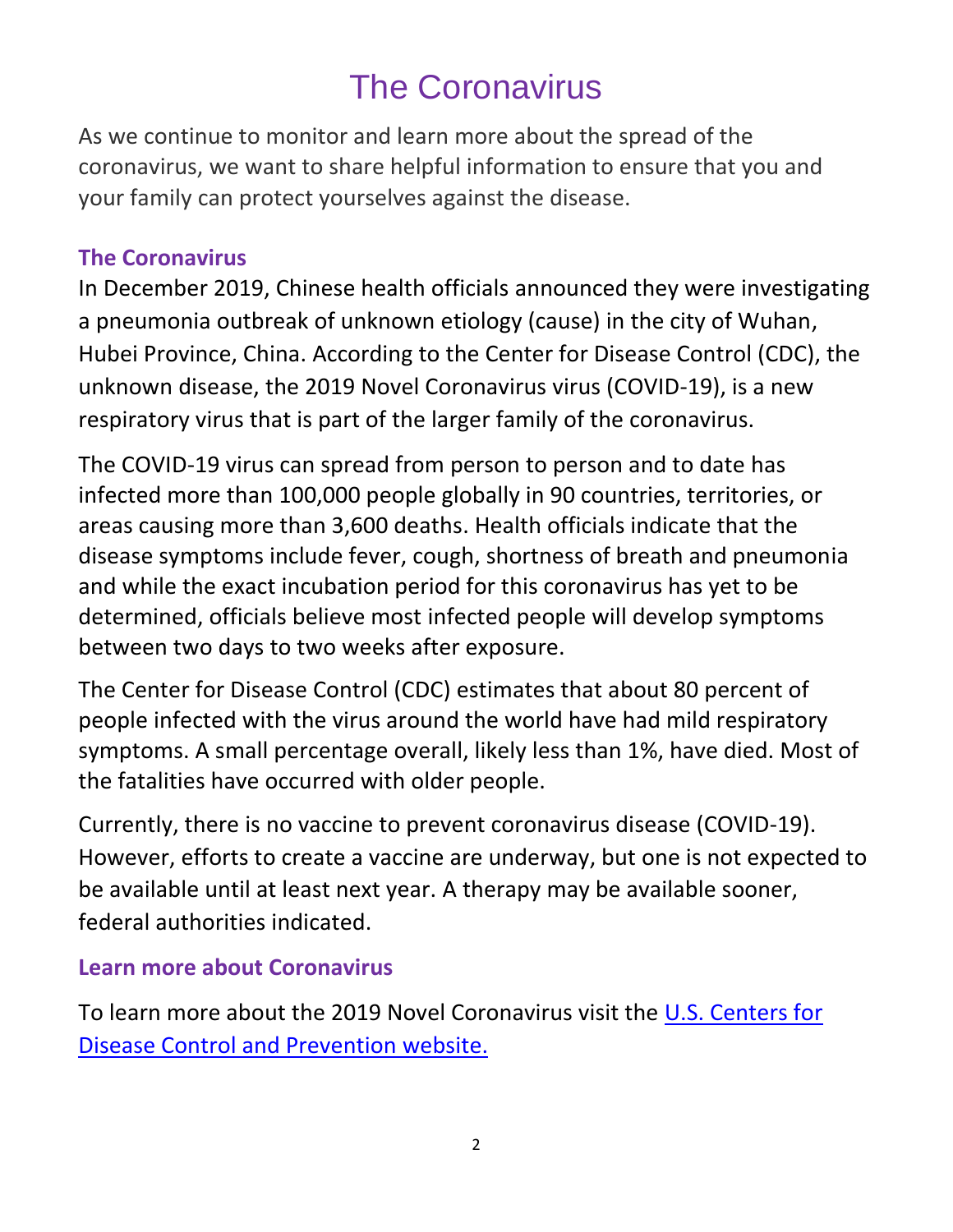### EMERGENCY PERSONNEL CONTACT INFORMATION

#### *(Include Names, Phone Numbers, Email)*

DESIGNATED RESPONSIBLE OFFICIAL

#### **PASTOR'S NAME: PHONE NUMBERS**

- Cell: \_\_\_\_\_\_\_\_\_\_\_\_\_\_\_\_\_\_\_\_\_\_\_\_\_\_\_\_
- Alternate: \_\_\_\_\_\_\_\_\_\_\_\_\_\_\_\_\_\_\_\_\_\_\_\_
- Email: \_\_\_\_\_\_\_\_\_\_\_\_\_\_\_\_\_\_\_\_\_\_\_\_\_\_\_

#### **EMERGENCY COORDINATOR:**

- Cell: \_\_\_\_\_\_\_\_\_\_\_\_\_\_\_\_\_\_\_\_\_\_\_\_\_\_\_\_
- Alternate: \_\_\_\_\_\_\_\_\_\_\_\_\_\_\_\_\_\_\_\_\_\_\_\_
- Email: \_\_\_\_\_\_\_\_\_\_\_\_\_\_\_\_\_\_\_\_\_\_\_\_\_\_\_

**EMERGENCY TEAM MEMBERS:** *(Consider persons with the following skills and/or* 

*background, communications, finance, legal, facility management, medical, community outreach etc.)* 

- Name: \_\_\_\_\_\_\_\_\_\_\_\_\_\_\_\_\_\_\_\_\_\_\_\_\_\_\_
- Cell: \_\_\_\_\_\_\_\_\_\_\_\_\_\_\_\_\_\_\_\_\_\_\_\_\_\_\_\_
- Alternate:
- Email: \_\_\_\_\_\_\_\_\_\_\_\_\_\_\_\_\_\_\_\_\_\_\_\_\_\_\_

Date  $\frac{1}{\sqrt{1-\frac{1}{2}}}$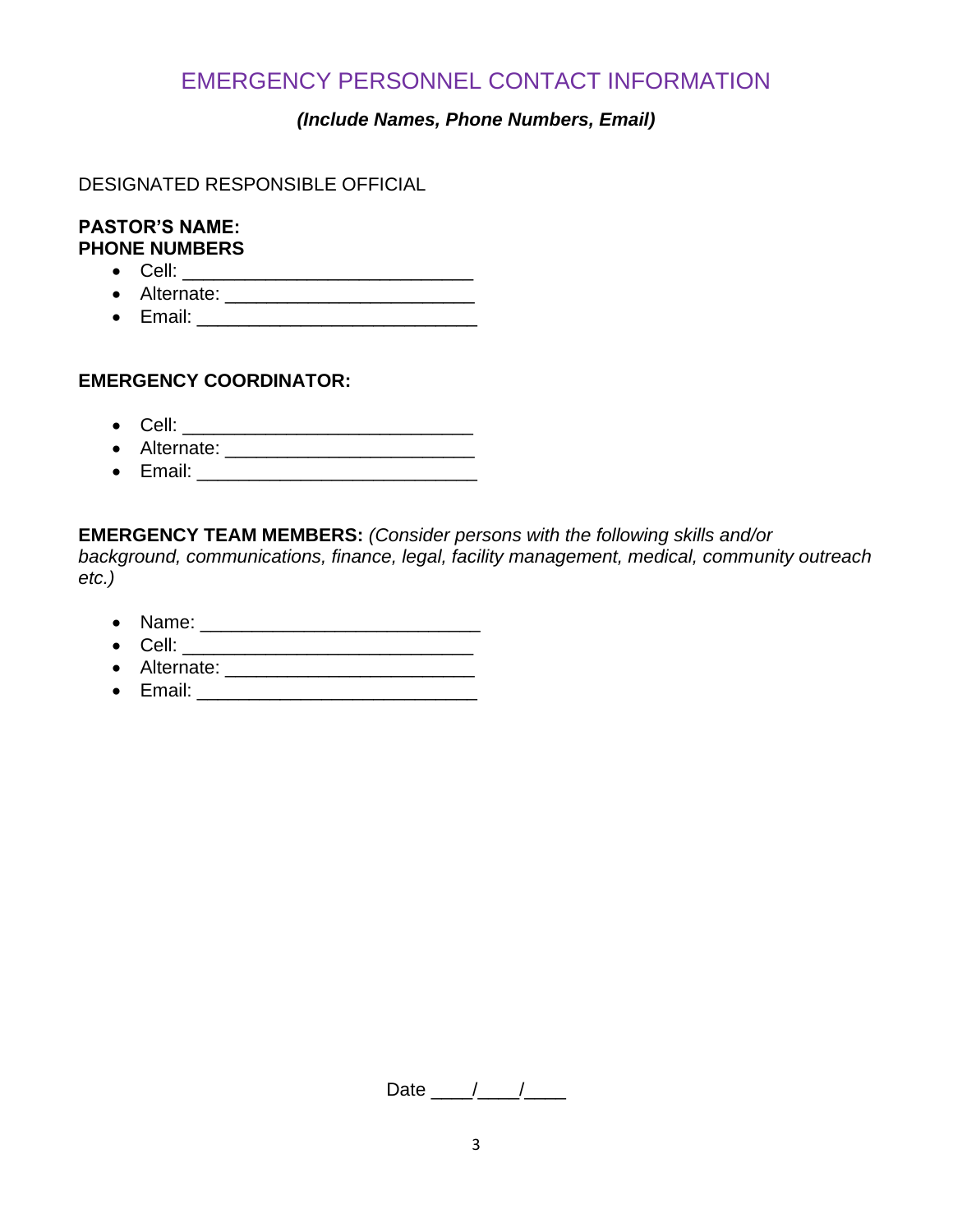### **EMERGENCY PHONE NUMBERS**

| FIRE DEPARTMENT: _________________           |
|----------------------------------------------|
| PARAMEDICS: _______________                  |
| AMBULANCE: ________________                  |
| POLICE: ________________                     |
| HEALTH DEPARTMENT __________________________ |
|                                              |
|                                              |
|                                              |

**OTHERS (List below)**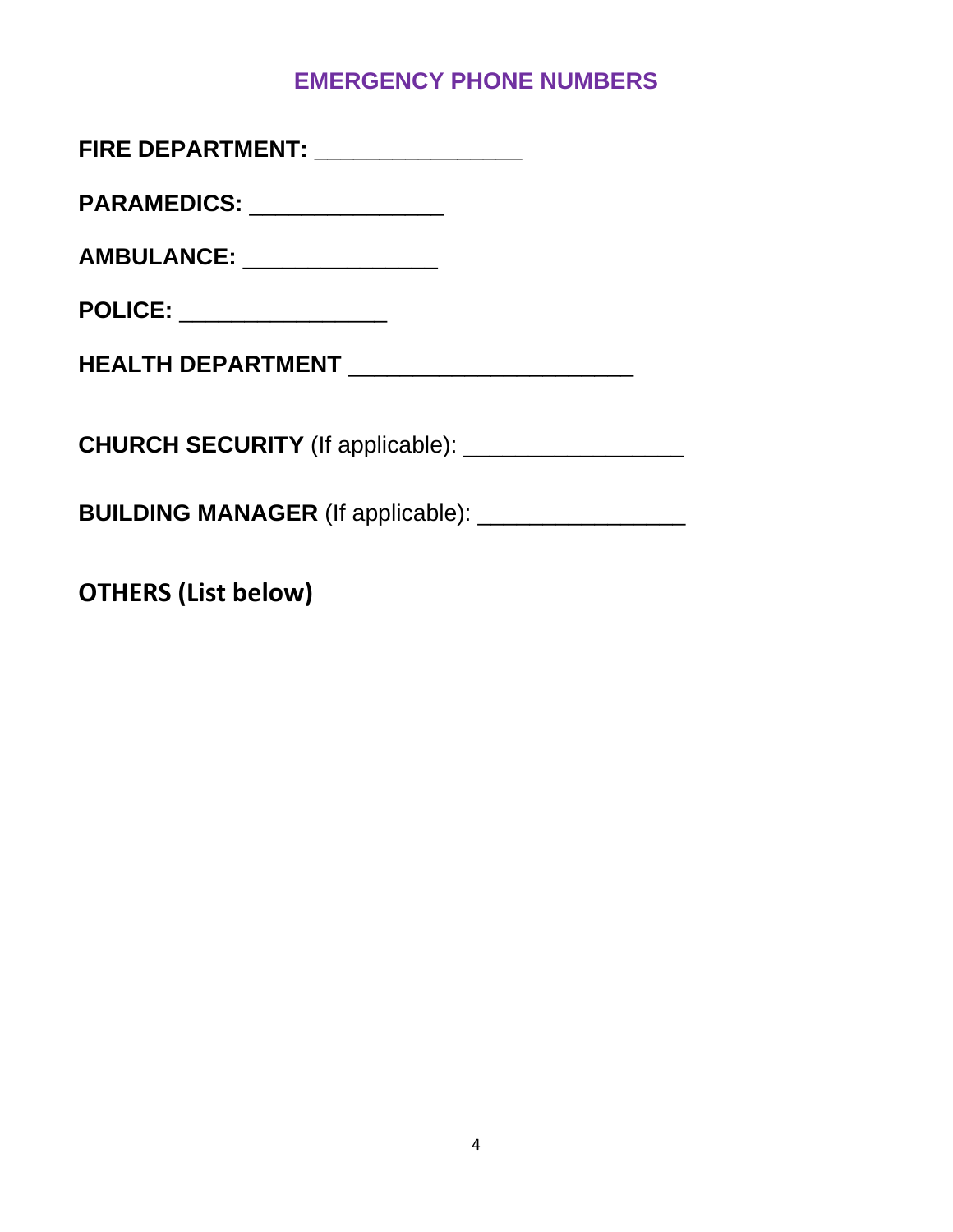### **UTILITY COMPANIES EMERGENCY CONTACTS**

(Specify name of the company, phone number and point of contact)

**ELECTRIC**: \_\_\_\_\_\_\_\_\_\_\_\_\_\_\_\_\_\_\_\_\_

**WATER**: \_\_\_\_\_\_\_\_\_\_\_\_\_\_\_\_\_\_\_\_\_\_\_

**GAS (if applicable):** \_\_\_\_\_\_\_\_\_\_\_\_\_\_\_\_\_\_\_\_\_\_\_\_\_\_

**TELEPHONE COMPANY:** \_\_\_\_\_\_\_\_\_\_\_\_\_\_\_\_\_\_\_\_\_\_\_

**OTHERS: (List below)** 

Date:  $\frac{1}{2}$  /  $\frac{1}{2}$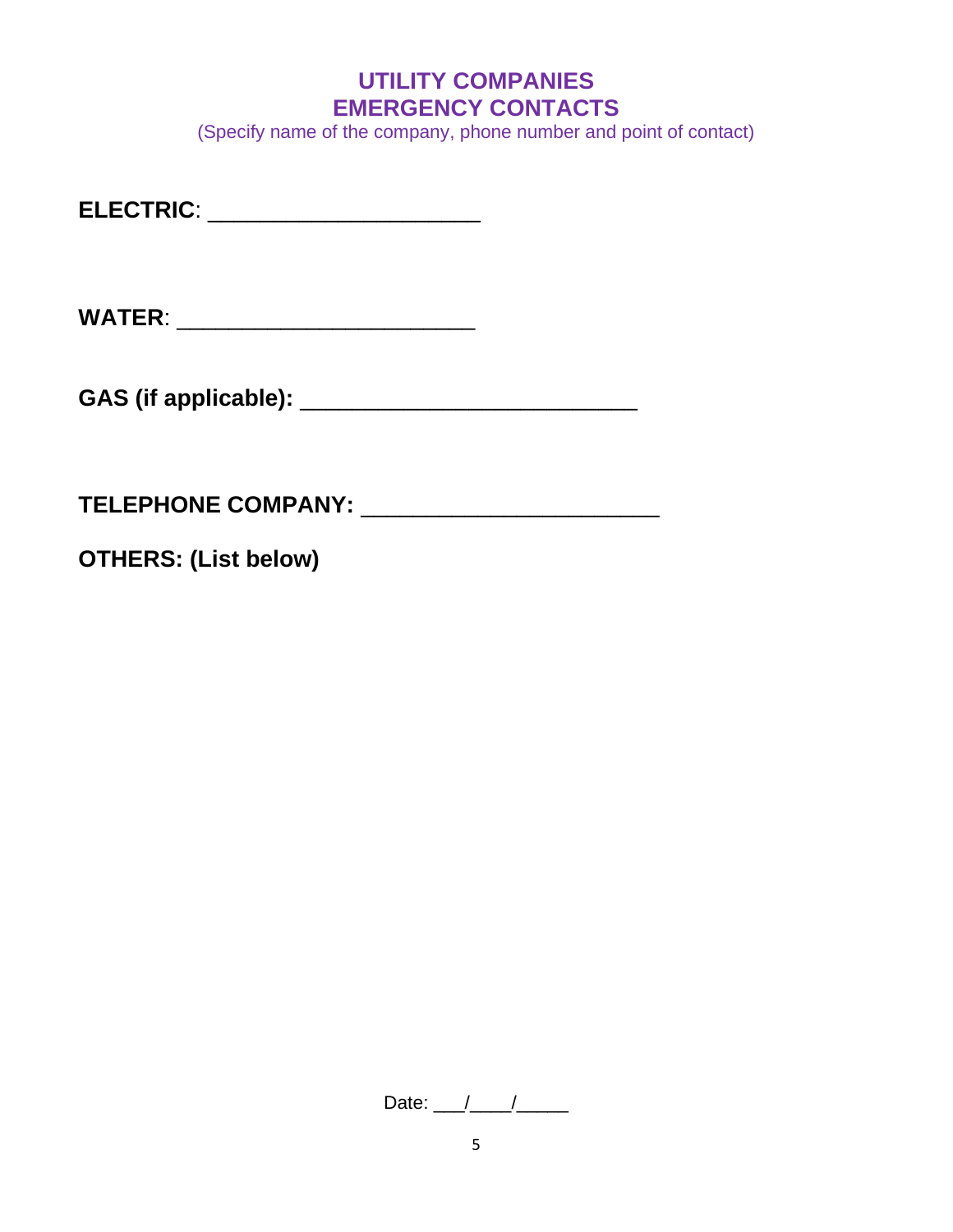## PROCEDURES FOR CHURCH OPERATIONS

*List specific steps, procedures or protocols to ensure the church remains operational should quarantine, isolations or shelter-in-place containment strategies become necessary. Consider each area of church operations (Alternative to church work place, personnel work hours, space utilization, events, programs, ministry meetings, outreach activities, etc.)* 

#### *Examples:*

*Alternative worship maybe necessary: Consider Live Streaming, Webcasting, Teleconference,* 

Date:  $\frac{1}{\sqrt{1-\frac{1}{2}}}$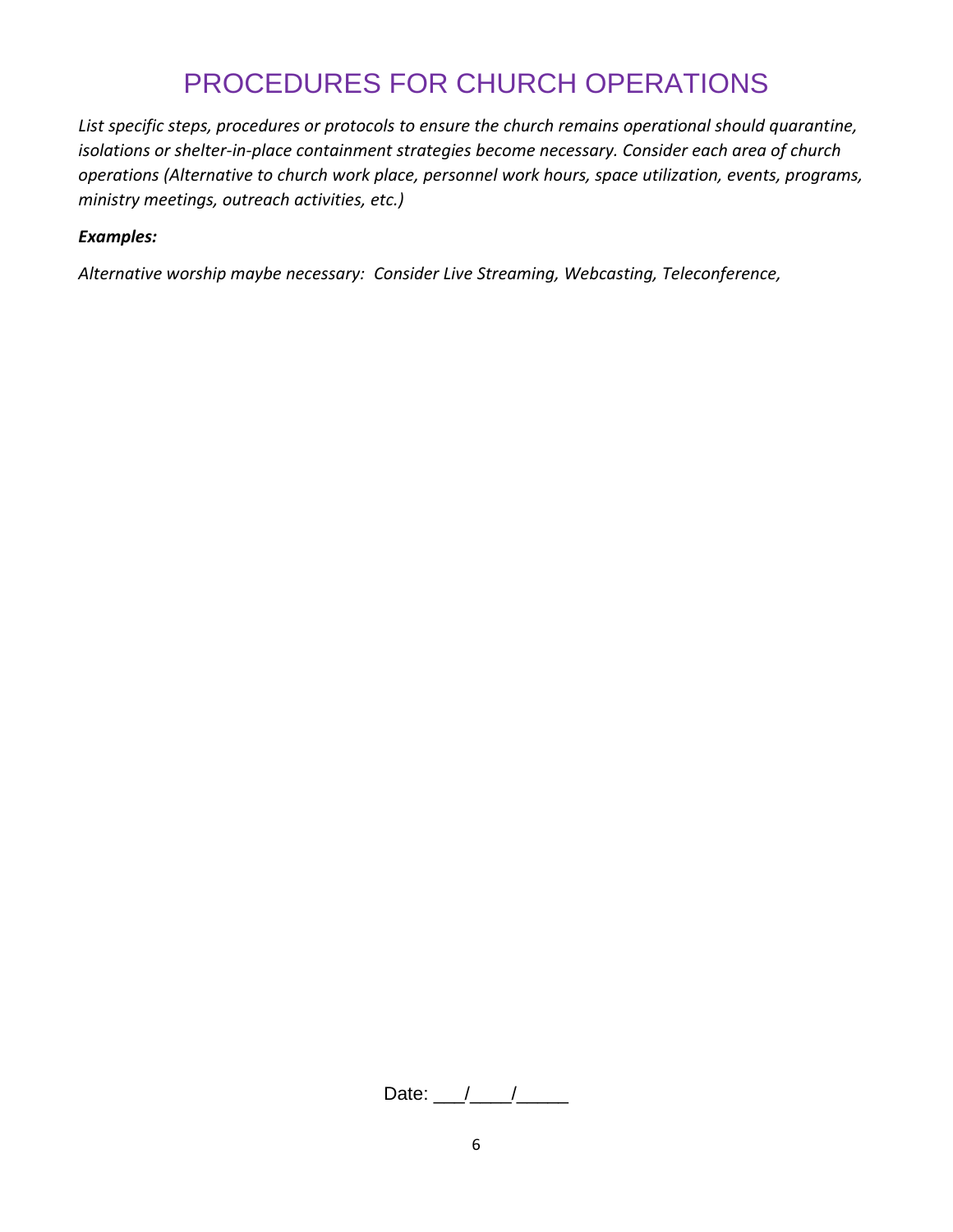# PROCEDURES FOR CHURCH FINANCES

*List specific steps, procedures or protocols to be followed relative to the collection of offering, financial obligations (mortgages, utilities, payroll, etc.) to keep the church operational should isolations or shelterin-place become necessary.* 

#### *Examples:*

- *Church Finances*
	- o *Consider establishing protocols for wearing gloves when handling money.*
	- o *Consider establishing protocols for digital giving such as Givelify, Venmo, Cash App, PayPal, Zelle, etc.*
	- o *Consider establishing protocols for Personnel work hours, leave, etc.*
	- o *Consider establishing protocols for administrative functions such as Payroll, telephones, building security, vendors, contractors, etc.*
	- o *Identify other functions*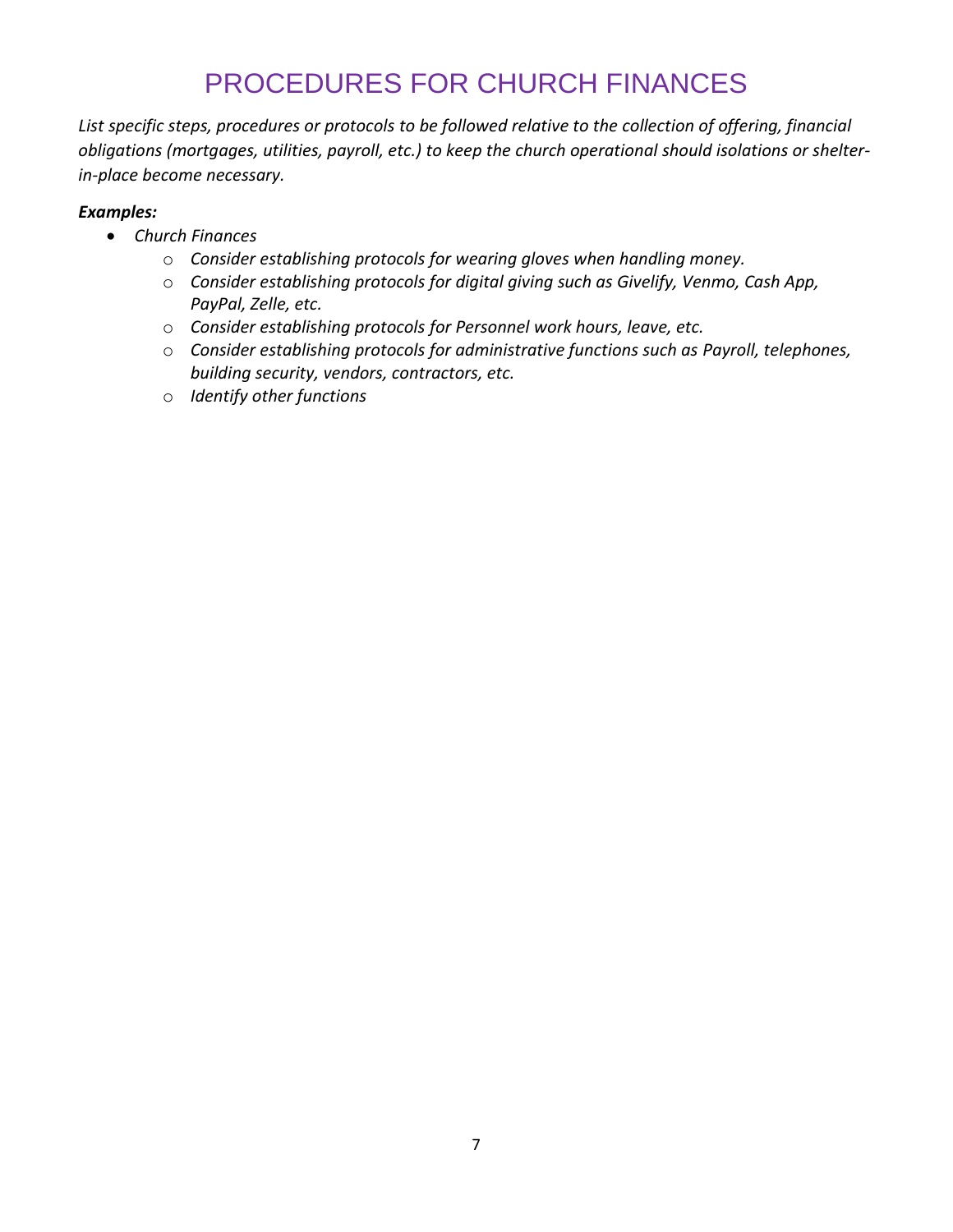Date:  $\frac{1}{2}$ 

# PROCEDURES FOR SOCIAL DISTANCING

*List specific steps, procedures or protocols should you have to plan for alternatives means to hold church activities should isolations or shelter-in-place become necessary. (Consider alternatives to worship services, Sunday Church School, Bible Study, Prayer and Devotions, Ministry meetings, Childcare Services, Day Care Centers, Educational programs, Feeding ministry, community activities, Ministry services, travel to conferences and conventions, etc.)* 

**Example:** Name the activities and indicated the alternative procedures and the person responsible for the activity (Include contact information)

| <b>Activity</b> | Alternative Protocol Procedures Responsibility Center Contact Info |  |
|-----------------|--------------------------------------------------------------------|--|
|                 |                                                                    |  |
|                 |                                                                    |  |
|                 |                                                                    |  |
|                 |                                                                    |  |
|                 |                                                                    |  |
|                 |                                                                    |  |
|                 |                                                                    |  |

Date:  $\frac{1}{\sqrt{2\pi}}$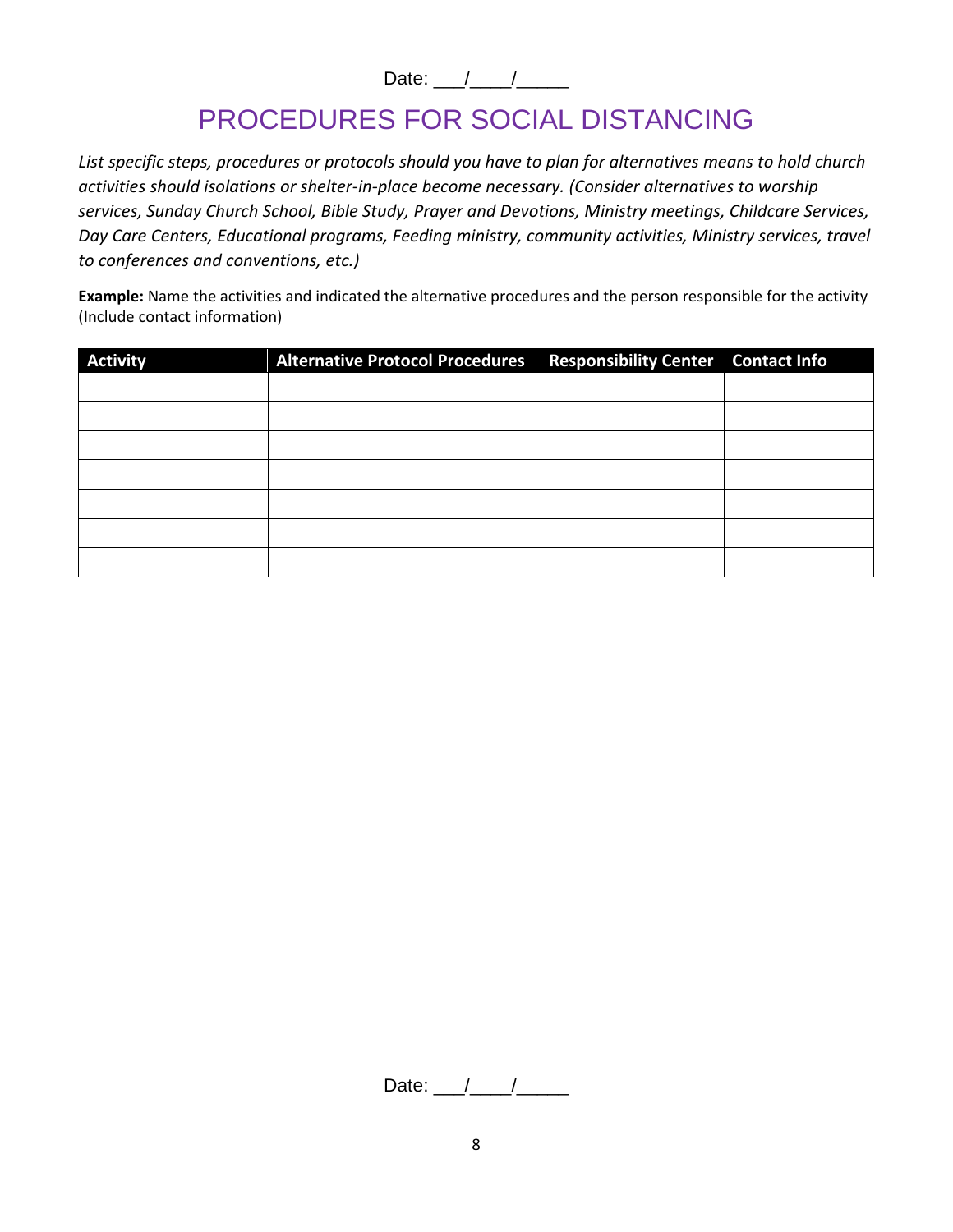# PROCEDURES COMMUNICATING WITH CHURCH MEMBERS AND OTHER AUDIENCES

*Warning, Notifications, and Communications*

When an emergency occurs, the need to communicate is immediate. If church operations are disrupted, members will want to know how they will be impacted. Regulators may need to be notified and local government officials will want to know what is going on in their community. People will be concerned and want information. Neighbors living near the church facility may need information—especially if they are threatened by the impact of an emergency and in this instance, the spread of coronavirus. All of these "audiences" will want information before the church has a chance to begin communicating.

Describe below the plans to be followed for appropriate protection to ensure the safety of church members, their families and others. How will you warn or communicate with members to take protective action? How will share information about alterative activities or closures?

Outline your protocols, strategies and procedures below and include how you will alert your Bishop and other necessary persons, including public emergency responders.

| <b>Audiences</b>                | <b>Protocols, Strategies And</b><br><b>Procedures</b> | <b>Sample Messaging</b> |
|---------------------------------|-------------------------------------------------------|-------------------------|
| Bishop                          |                                                       |                         |
| Church Officers                 |                                                       |                         |
| Church members                  |                                                       |                         |
| <b>Community leaders</b>        |                                                       |                         |
| Local and state officials (e.g. |                                                       |                         |
| Health Department, Department   |                                                       |                         |
| of Human Services, Emergency    |                                                       |                         |
| Management, etc.) as necessary  |                                                       |                         |
| General Public (as necessary)   |                                                       |                         |
|                                 |                                                       |                         |
|                                 |                                                       |                         |

Examples:

Date:  $/$  /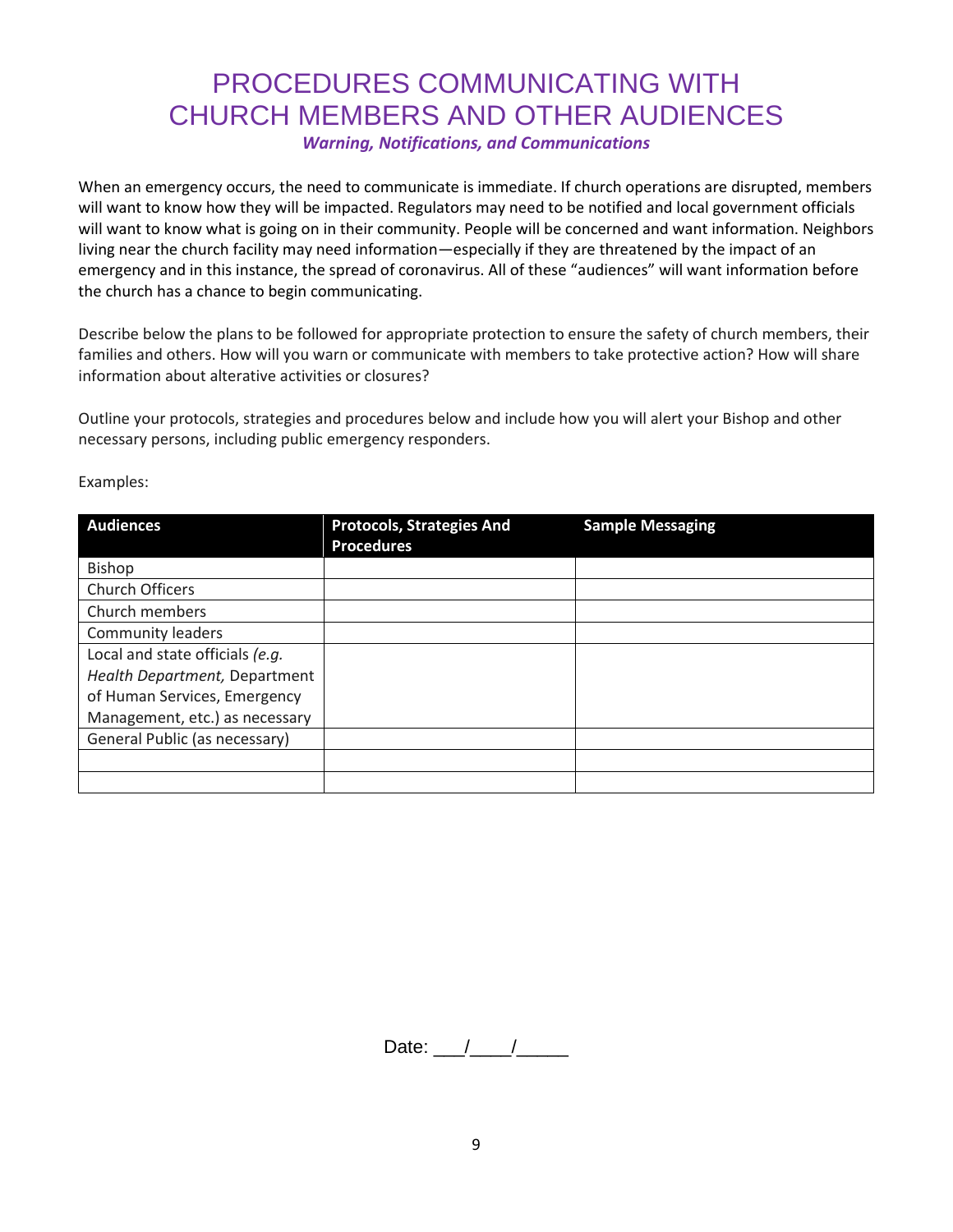# CRITICAL CHURCH OPERATIONS

During some emergency situations, it may be necessary for some assigned personnel to perform, protect and secure critical operations. List the critical operations of your church and indicate who the responsible persons are.

Examples

- A. Church Facility: (Who's responsible and what are they responsible for/ assignment)
	- Name/Location:
	- Telephone Number:
	- Email:
	- Responsibilities :
- B. Church Finances
	- Name/Location:
	- Telephone Number:
	- Email:
	- Responsibilities
- C. Church Activities and Events
	- Name/Location:
	- Telephone Number:
	- Email:
	- Responsibilities
- D. Ministry Functions
	- Name/Location:
	- Telephone Number:
	- Email:
	- Responsibilities

The following offices should be contacted:

Name/Location: \_\_\_\_\_\_\_\_\_\_\_\_\_\_\_\_\_\_\_\_\_\_\_\_\_\_\_\_\_\_\_\_ Telephone Number: \_\_\_\_\_\_\_\_\_\_\_\_\_\_\_\_\_\_\_\_\_\_\_\_\_\_\_\_\_

| Name/Location:    |  |
|-------------------|--|
| Telephone Number: |  |

| Name/Location:    |  |
|-------------------|--|
| Telephone Number: |  |

| Date: |  |  |  |
|-------|--|--|--|
|-------|--|--|--|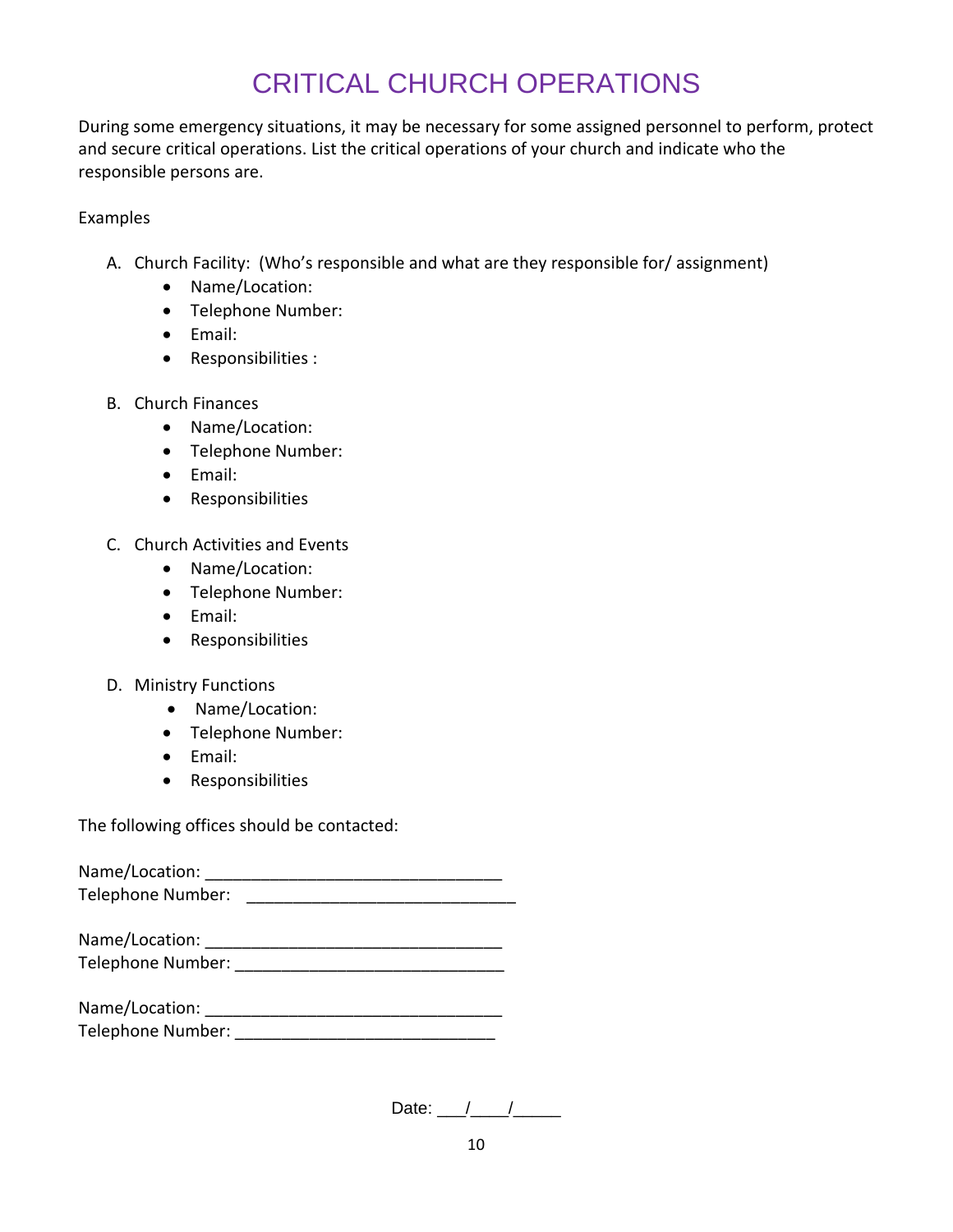### A GUIDE FOR HELPING TO PREVENT AND PROTECT FROM THE SPREAD OFCOVID-19

### **Be Calm, Be Cautious, Be Confident**

### **Steps you can take**

The best way to prevent illness from the coronavirus is to avoid being exposed to it. Prevention should be a priority at this time, especially during this cold and flu season. Health officials from the Center of Disease Control and the World Health Organization along with local and state public health officials offer steps to be taken to help prevent the spread of the virus.

• **Keep calm and measured**

It's important to remain calm during a crisis and to have a realistic perspective. While the virus is a real threat, panicking can only serve to fuel unhelpful thoughts and feelings. Mental health experts emphasized its normal, and potentially even helpful, to feel anxious at this time.

"Anxiety, when it's at the right level, encourages us to take positive action," said Dr. Kelli Harding, an assistant professor of clinical psychiatry at Columbia University Medical Center in New York. There are a number of different things you can do to stay calm during this fraught period.

- **Take a media beak**. When you feel overwhelmed and anxious, take a media break. Limit the amount of time you spend reading about the virus. Don't immerse yourself in news about the coronavirus 24/7. Try and limit time on media outlets. It is important to remain informed, but try and achieve a healthy balance by sticking to factual data from reliable sources, e.g. [World Health Organization \(WHO\),](https://www.who.int/health-topics/coronavirus) [Centers for Disease Control and Prevention, \(CDC\),](https://www.cdc.gov/coronavirus/2019-ncov/index.html) as well as state health agencies, etc., rather than some of the emotionally driven websites and news channels.
- *Don't jump to conclusions or be fatalistic*; work with facts! Look at the information available. Avoid scaremongering language like 'plague', 'pandemic', 'death toll' etc. that only serve to feed anxiety. It is a fact that some have sadly died as a result of the coronavirus, however the present reality is that it is exceptionally rare.
- **EXEDENCE FIGHTS IS A FIGHTS FIGHTS FIGHTS IS A FIGHTS FIGHTS FIGHTS FIGHTS FIGHTS FIGHTS FIGHTS FIGHTS FIGHTS** you cannot to keep safe. This is your responsibility - this is what you can control! Minimize the risk of infection within your own environment. Be mindful of good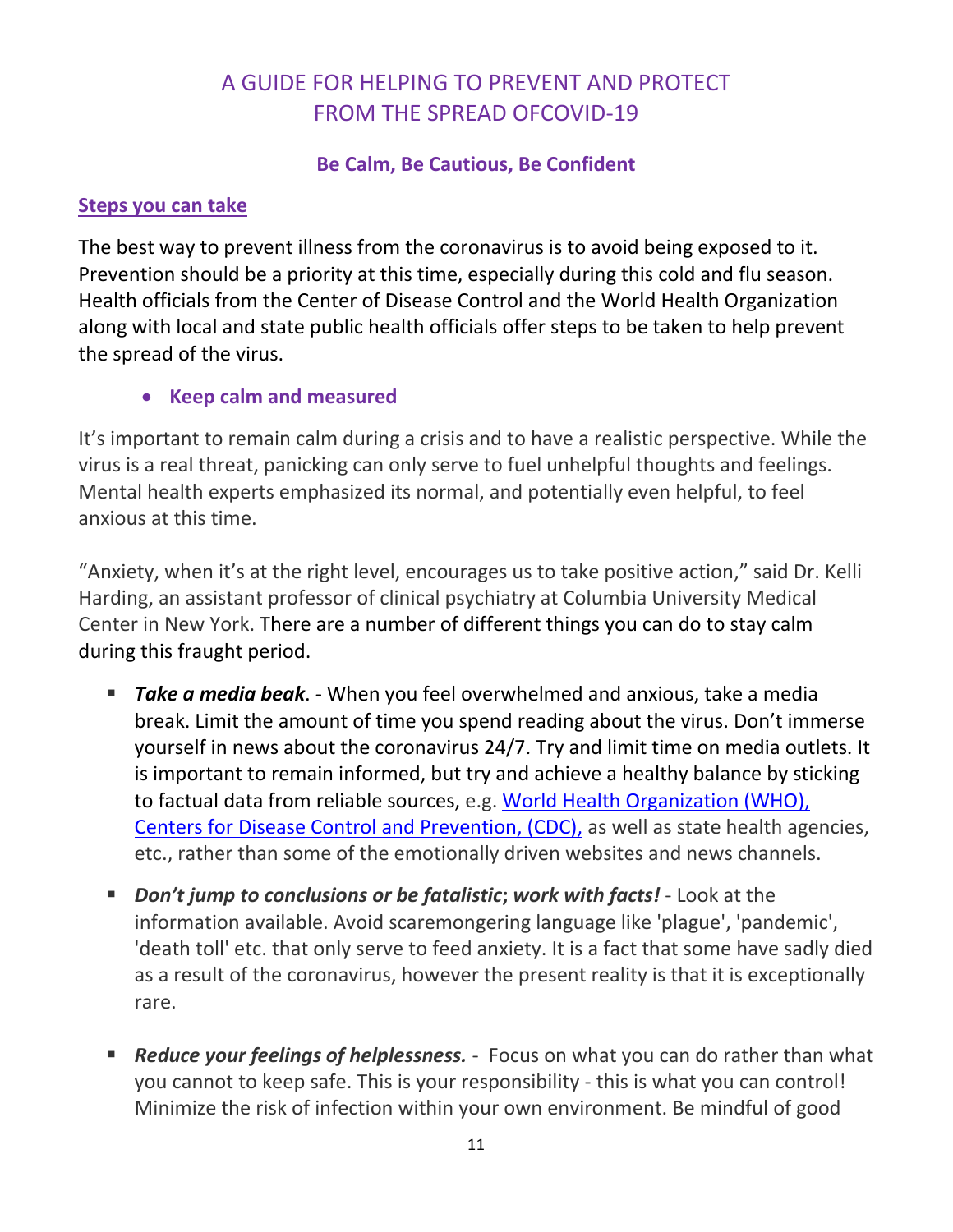sanitation and avoid international travel if advised to do so. Taking charge of your physical and psychological environment will enable you to keep perspective while still acknowledging the serious concerns about the coronavirus in a healthier non catastrophic way.

*Be prayerful and reflective* during the coronavirus crisis and first seek the peace of Christ to reign in your hearts (Hebrews 3:15). Christ has already given us his peace, but his peace is not to remove us from disaster and death, but rather to have peace in the midst of disaster and death, because Christ has already overcome these things (John 14:27, 16:33).

During this difficult time, let each of us promise to help and support each other. To care for everyone in our community so that we each become blessed by caring for the sick, the lonely, the homeless and all who are in need.

### ▪ **Be Prepared**

Being [adequately prepared](https://www.cdc.gov/coronavirus/2019-ncov/index.html) will provide peace of mind. [Ready.gov,](https://www.ready.gov/pandemic) the government's website, has concrete tips, like storing a two-week supply of water and food.

- Gradually stock up extra supplies of important items, such as: soap, hand sanitizer, tissues, over-the-counter medications and prescription medications.
- Gradually stock up on non-perishable foods.
- Create a back-up plan for work, school and childcare in the event of closures.
- Talk to your workplace about getting ready. Plan to telework, if possible
- Create a space in your home to care for sick family members.

### **Below are prevention tips from the CDC and other health officials:**

- Avoid close contact with people who are sick.
- Avoid touching your eyes, nose, and mouth.
- Stay home when you are sick.
- If you think you're sick, notify your health care provider by phone. It's important to call ahead so that you can be safely evaluated to prevent exposing others.
- Cover your cough or sneeze with a tissue, then throw the tissue in the trash.
- Have pain and cold medications on hands
- Be sure to have a supply of your prescribed medications on hand for several weeks should you have to self-isolate or shelter in place.
- Clean and disinfect frequently touched objects and surfaces (especially bedside tables, surfaces in the bathroom, and toys for children) using a regular household cleaning spray or wipe.
- Place lidded trash cans conveniently in your home for used wipes, tissues, etc.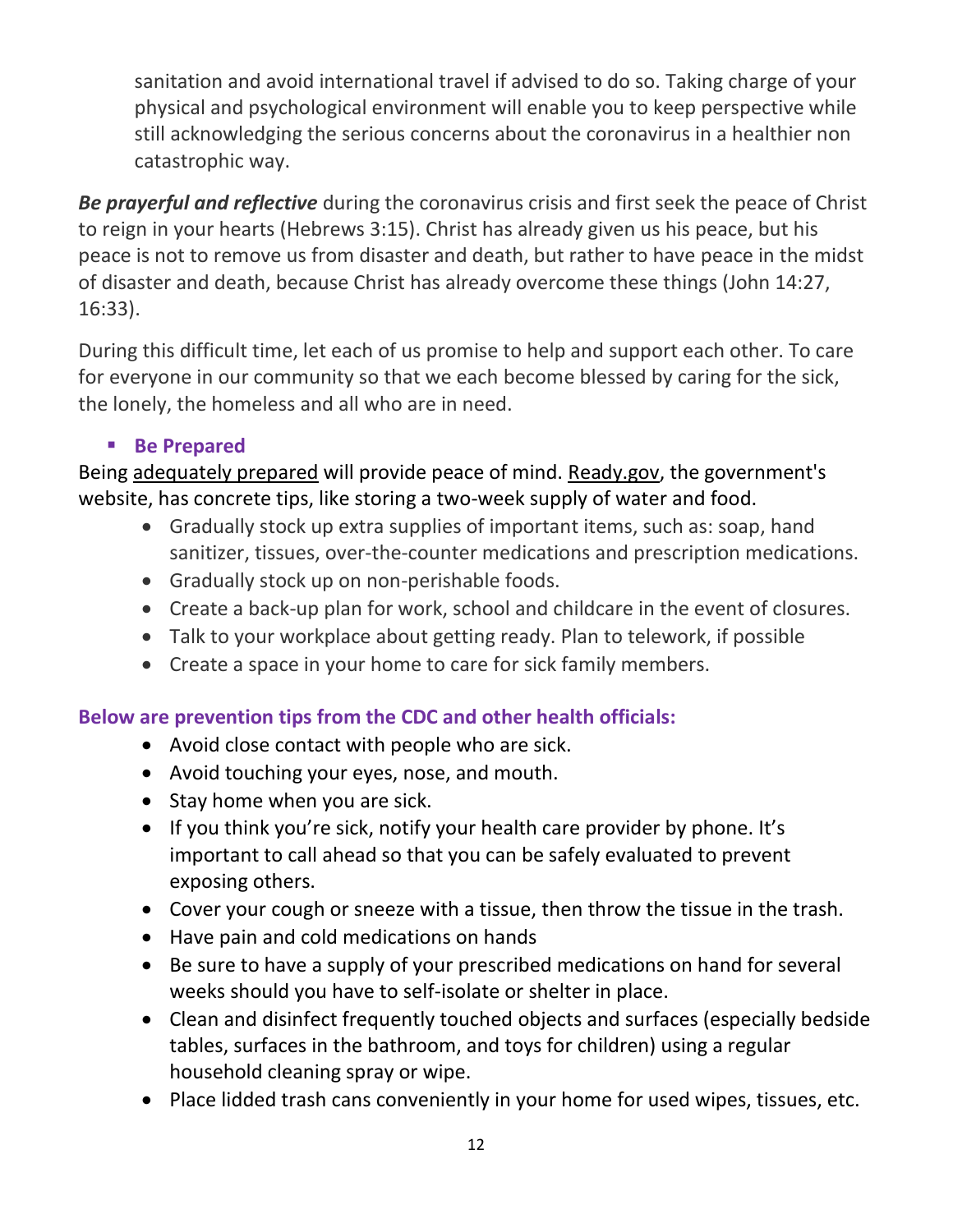- Have a rubber mat for shoes to be removed upon when entering your home. Spray a disinfectant on shoes and mat upon entering.
- Curtail or avoid all together large crowds (movie theatres, concerts, shopping malls, etc.,), especially if you are over 60 years old and if you have underlying health issues, which make you more susceptible to the disease.
- Avoid shaking hands, touching, hugging, and kissing people in public; practice the fist or elbow bump.
- Curtail your normal social engagement to minimize public contact.
- Wash your hands often with soap and water for at least 20 seconds, especially before eating, after blowing your nose, coughing, or sneezing, and certainly if your commute, which includes public transit.
- If soap and water are not readily available, use an alcohol-based hand sanitizer with at least 60% alcohol. Always wash hands with soap and water if your hands are visibly dirty.
- Face masks should be used by people who show symptoms of COVID-19 to help prevent the spread of the disease to others. The purpose of a face mask is to prevent droplets from sneezing and coughing from becoming airborne. *The use of facemasks is also crucial for health workers and people who are taking care of someone in close settings (at home or in a health care facility)*. CDC does not recommend that people who are well wear a facemask to protect themselves from respiratory diseases, including COVID-19.
- Stay hydrated. Drink lots of water, and avoid or limit drinks that will dehydrate you such as coffee, soft drinks and alcohol. Eating foods with high amounts of water, like fruits and vegetables, also helps.
- Boost your immune system, naturally. There are plenty of foods that can help your immune system. Make sure to consult your doctor
- Get plenty of sleep. Whether you're a workaholic or a party animal (or both), be sure to get enough sleep or your immune system will be weakened.
- Treatment **-**There is no specific treatment for COVID-19. Patients with a mild illness can self-care at home, similar to influenza, including drinking lots of fluids, resting and taking pain and fever medication. If symptoms worsen, medical care might be needed. Patients requiring hospitalization will likely receive supplemental oxygen and other supportive measures to help relieve symptoms.
- Seeking medical care **-**If you believe you may have symptoms of Coronavirus and need medical attention, call your doctor, hospital or community urgent care center first. You can also to receive prompt health care from your computer or mobile device. These options can help determine whether you can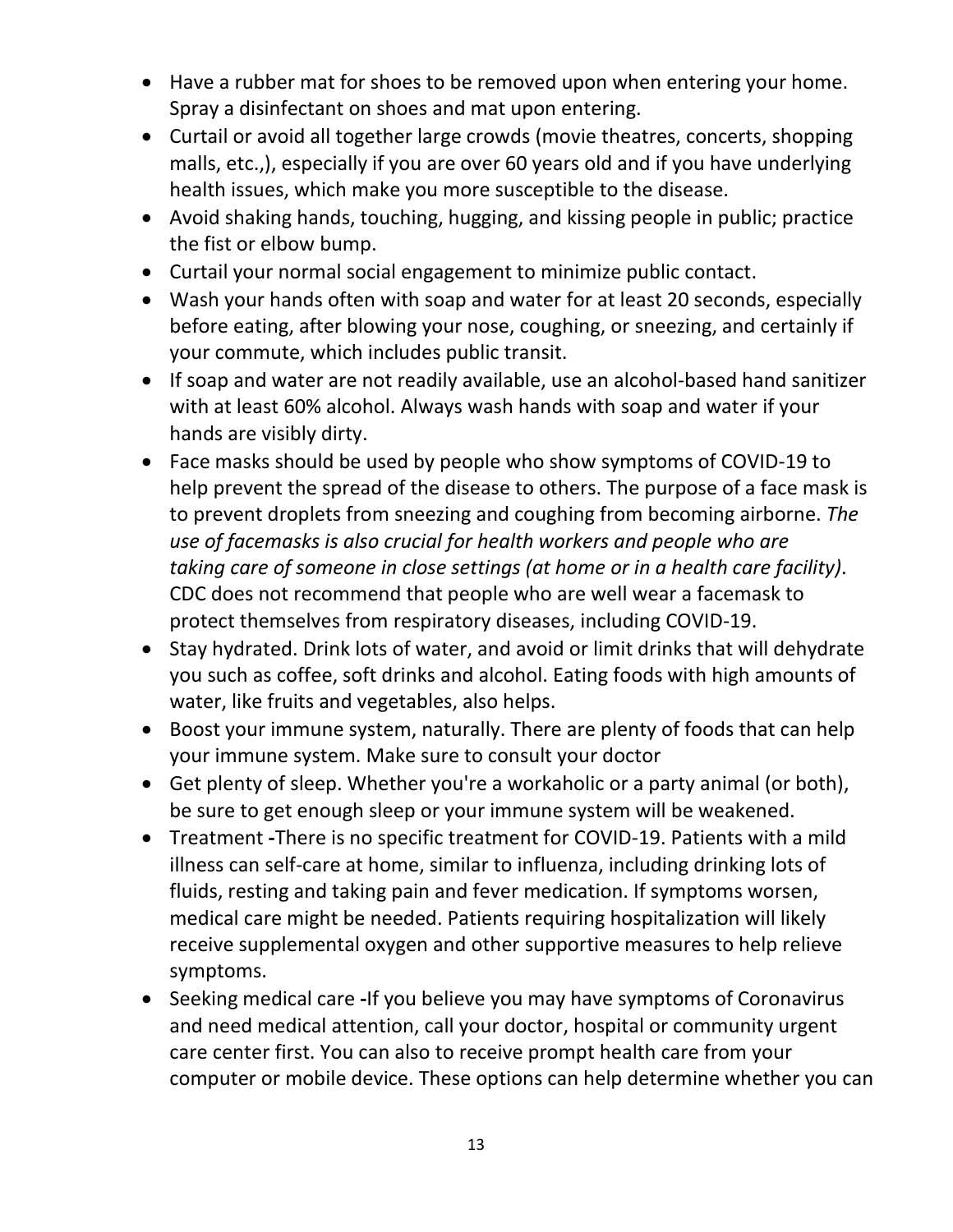be cared for at home, while preventing potentially exposing others to the virus by visiting a health location.

• Remain prayerful. Pray for peace, wisdom, protection and guidance

### **Be Assured**

When disaster or crisis strikes, as Christians we must stand firm on our faith knowing as Paul firmly believed, "who shall separate us from the love of Christ? Shall tribulation, or distress, or persecution, or famine, or nakedness, or danger or sword? . . . In all these things we are more than conquerors through him who loves us. For I am sure that neither death nor life, nor angels nor rulers, nor things present nor things to come, nor powers, nor height nor depth, nor anything else in all creation, will be able to separate us from the love of God in Christ Jesus our Lord" (Roman. 8:35-39).

We encourage all Christians to pray fervently that our Lord may comfort and heal those already affected by this virus, and grant strength and wisdom to those working to combat and control the virus. Please be reminded that plans and preparation to combat the spread of the virus should not inadvertently serve to isolate or stigmatize members of our communities. In fact, our common work should be an opportunity to come together, being united in purpose, and care for those who in need of our Great Physician of souls and bodies.

Take comfort in the following scriptures to help fortify your faith:

- **"**The Lord is my light and my salvation—whom shall I fear? The Lord is the stronghold of my life—of whom shall I be afraid?" Psalm 27:1
- "Cast your cares on the Lord and he will sustain you; he will never let the righteous fall." Psalm 55:22
- "Be strong and courageous. Do not be afraid or terrified because of them, for the Lord your God goes with you; he will never leave you nor forsake you." Deuteronomy 31:6

Finally, a measured approach driven by preparedness and not panic will help us to be ready for whatever comes our way. Let's be informed to mitigate risks, and primed to respond as we seek to demonstrate the love of Christ to those who may be impacted.

Stay informed as information becomes available. Visit the Centers for Disease Control and Prevention at https://www.cdc.gov/coronavirus/2019-ncov/index.html.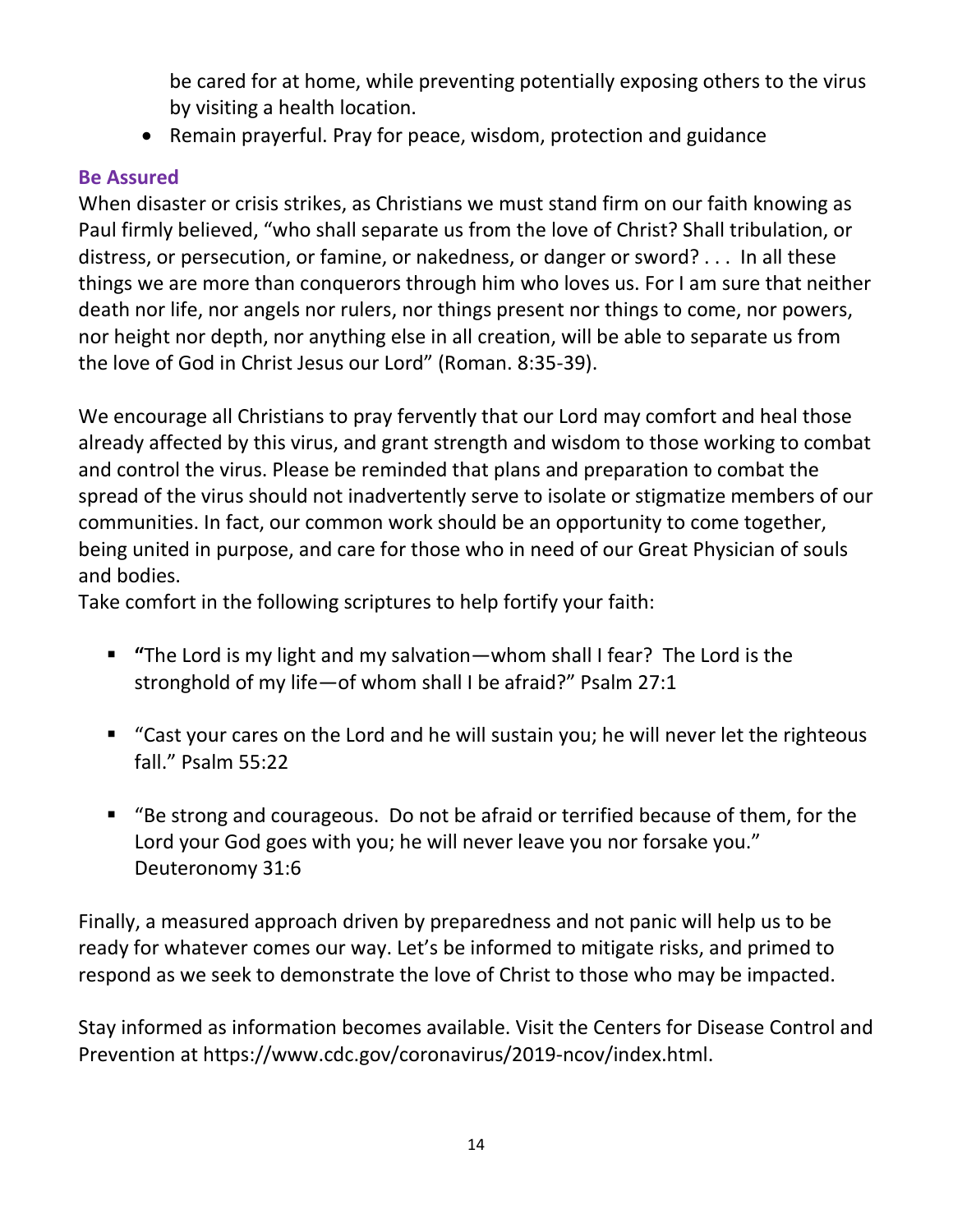**Be calm, be prepared and be assured** for we dare to believe our God is able to do exceedingly above all we can ask or imagine. **May our Lord, the Physician of our souls and bodies, grant us protection, health, and peace!**